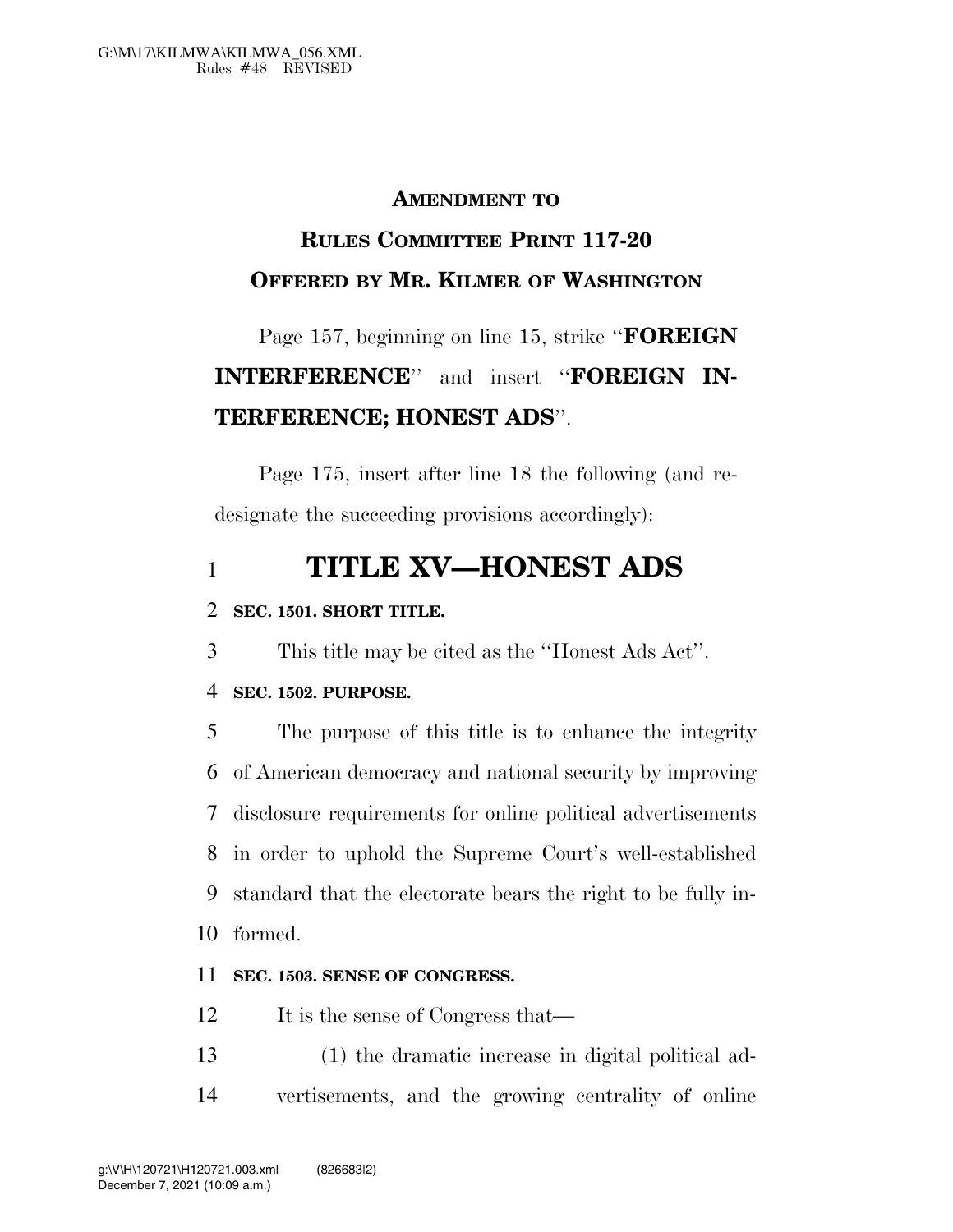$\mathfrak{D}$ 

 platforms in the lives of Americans, requires the Congress and the Federal Election Commission to take meaningful action to ensure that laws and reg- ulations provide the accountability and transparency 5 that is fundamental to our democracy;

 (2) free and fair elections require both trans- parency and accountability which give the public a right to know the true sources of funding for polit- ical advertisements in order to make informed polit- ical choices and hold elected officials accountable; and

 (3) transparency of funding for political adver- tisements is essential to enforce other campaign fi- nance laws, including the prohibition on campaign spending by foreign nationals.

#### **SEC. 1504. EXPANSION OF DEFINITION OF PUBLIC COMMU-**

**NICATION.** 

 (a) IN GENERAL.—Paragraph (22) of section 301 of the Federal Election Campaign Act of 1971 (52 U.S.C. 30101(22)) is amended by striking ''or satellite commu- nication'' and inserting ''satellite, paid internet, or paid digital communication''.

 (b) TREATMENT OF CONTRIBUTIONS AND EXPENDI- TURES.—Section 301 of such Act (52 U.S.C. 30101) is amended—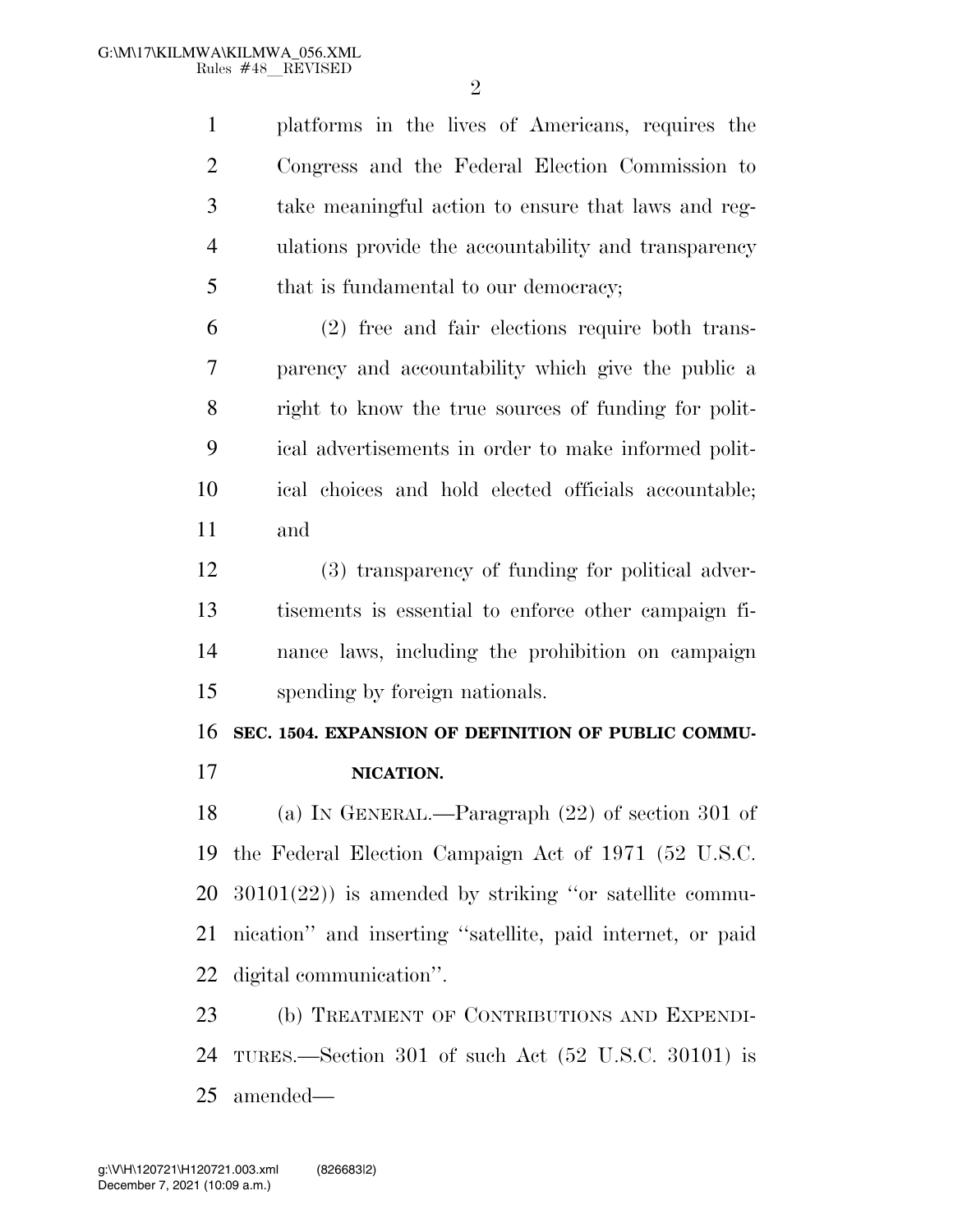| $\mathbf{1}$   | (1) in paragraph $(8)(B)(v)$ , by striking "on       |
|----------------|------------------------------------------------------|
| $\overline{2}$ | broadcasting stations, or in newspapers, magazines,  |
| 3              | or similar types of general public political adver-  |
| $\overline{4}$ | tising" and inserting "in any public communica-      |
| 5              | tion"; and                                           |
| 6              | $(2)$ in paragraph $(9)(B)$ —                        |
| 7              | $(A)$ by amending clause (i) to read as fol-         |
| 8              | lows:                                                |
| 9              | "(i) any news story, commentary, or                  |
| 10             | editorial distributed through the facilities         |
| 11             | of any broadcasting station or any print,            |
| 12             | online, or digital newspaper, magazine,              |
| 13             | blog, publication, or periodical, unless such        |
| 14             | broadcasting, print, online, or digital facili-      |
| 15             | ties are owned or controlled by any polit-           |
| 16             | ical party, political committee, or can-             |
| 17             | didate;"; and                                        |
| 18             | (B) in clause (iv), by striking "on broad-           |
| 19             | casting stations, or in newspapers, magazines,       |
| 20             | or similar types of general public political ad-     |
| 21             | vertising" and inserting "in any public commu-       |
| 22             | nication".                                           |
| 23             | (c) DISCLOSURE AND DISCLAIMER STATEMENTS.-           |
| 24             | Subsection (a) of section 318 of such Act (52 U.S.C. |
| 25             | $(30120)$ is amended—                                |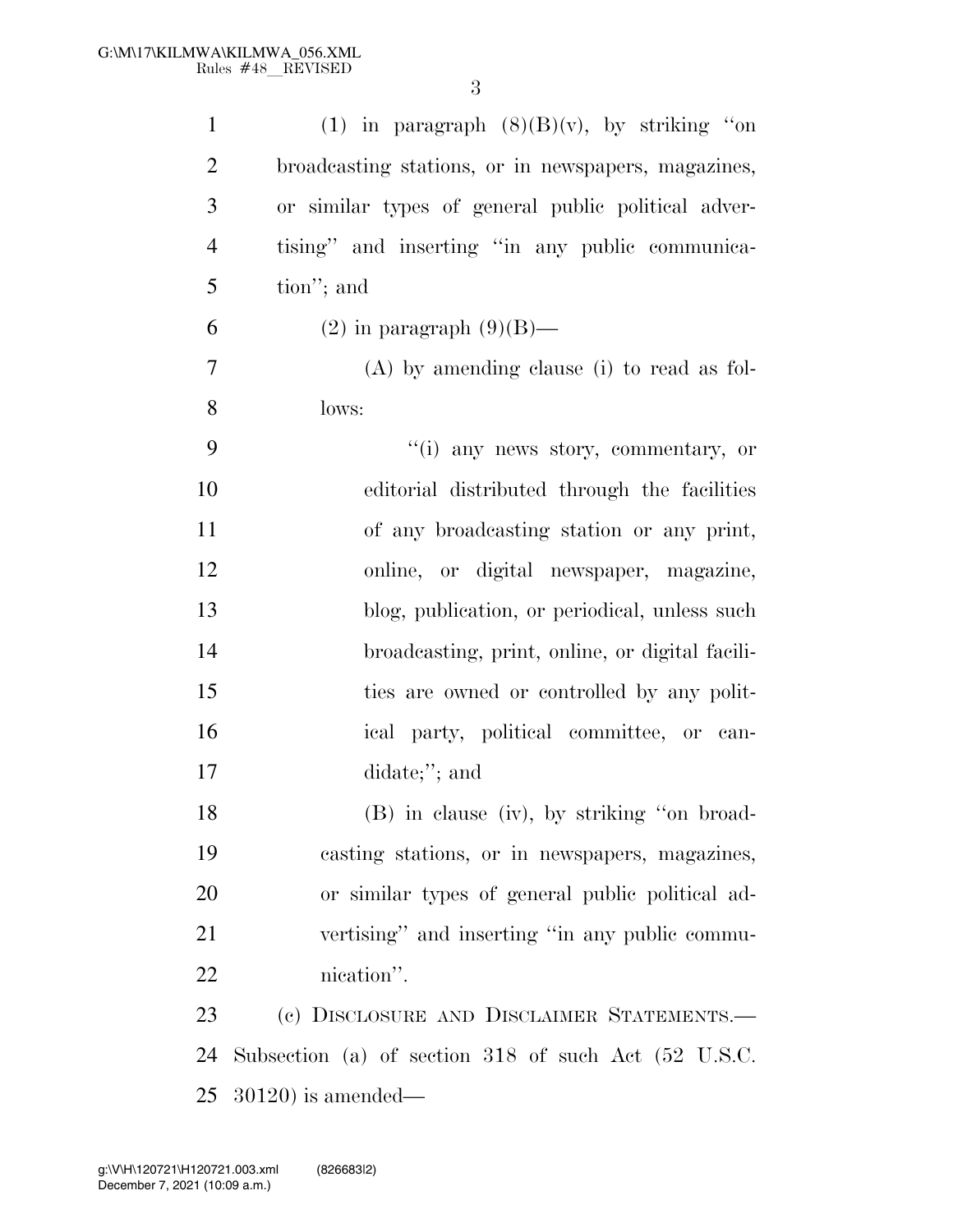| $\mathbf{1}$   | (1) by striking "financing any communication         |
|----------------|------------------------------------------------------|
| $\overline{2}$ | through any broadcasting station, newspaper, maga-   |
| 3              | zine, outdoor advertising facility, mailing, or any  |
| $\overline{4}$ | other type of general public political advertising"  |
| 5              | and inserting "financing any public communication";  |
| 6              | and                                                  |
| 7              | (2) by striking "solicits any contribution           |
| 8              | through any broadcasting station, newspaper, maga-   |
| 9              | zine, outdoor advertising facility, mailing, or any  |
| 10             | other type of general public political advertising"  |
| 11             | and inserting "solicits any contribution through any |
| 12             | public communication".                               |
|                |                                                      |
|                | SEC. 1505. EXPANSION OF DEFINITION OF ELECTION-      |
| 13<br>14       | EERING COMMUNICATION.                                |
| 15             | (a) EXPANSION TO ONLINE COMMUNICATIONS.              |
| 16             | (1) APPLICATION TO QUALIFIED INTERNET AND            |
| 17             | DIGITAL COMMUNICATIONS.-                             |
| 18             | (A) IN GENERAL.—Subparagraph (A) of                  |
| 19             | section $304(f)(3)$ of the Federal Election Cam-     |
| 20             | paign Act of 1971 (52 U.S.C. 30104 $(f)(3)(A)$ )     |
| 21             | is amended by striking "or satellite communica-      |
| 22             | tion" each place it appears in clauses (i) and       |
| 23             | (ii) and inserting "satellite, or qualified internet |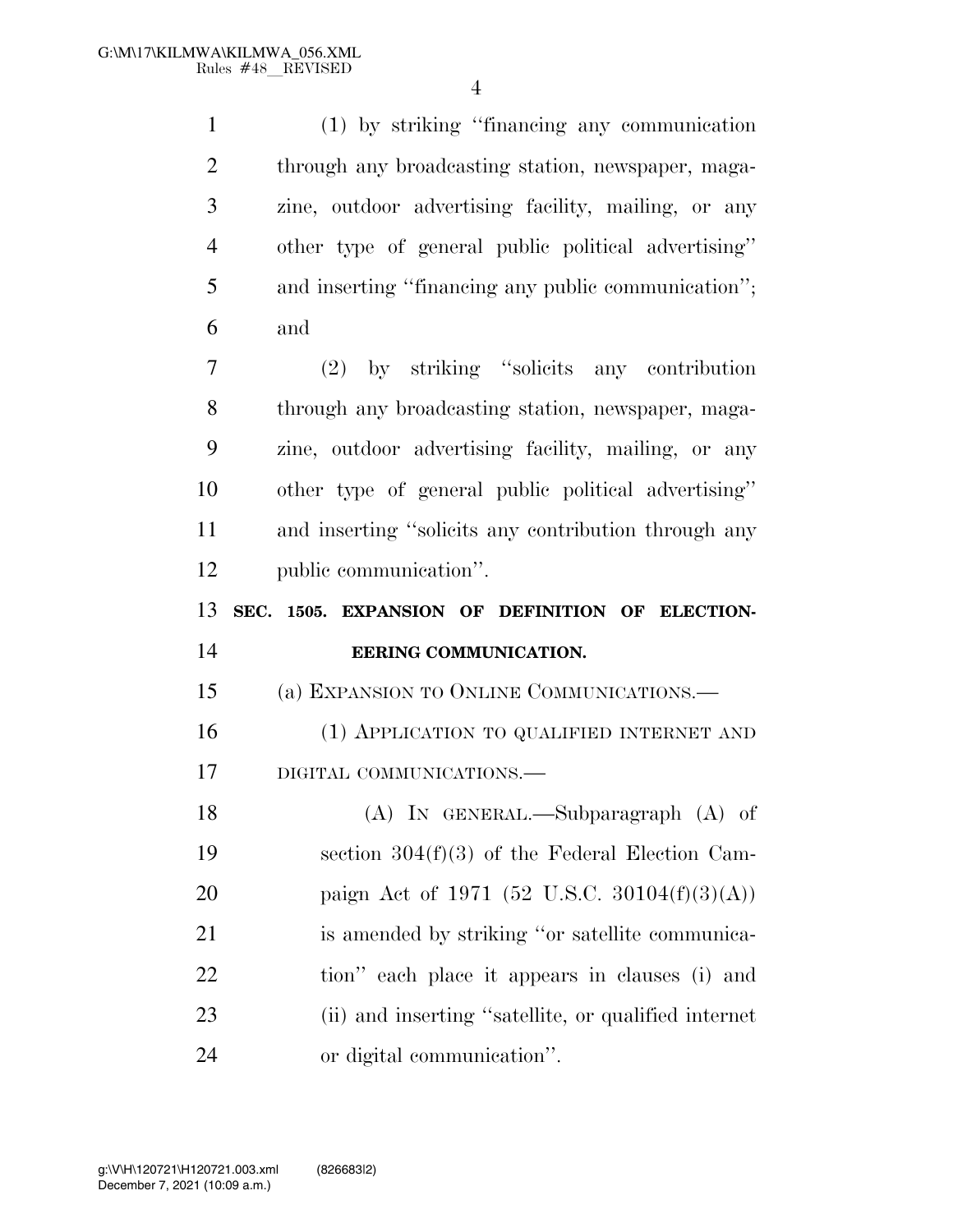| $\mathbf{1}$   | (B) QUALIFIED INTERNET OR DIGITAL                        |
|----------------|----------------------------------------------------------|
| $\overline{2}$ | COMMUNICATION.—Paragraph (3) of section                  |
| 3              | $304(f)$ of such Act $(52 \text{ U.S.C. } 30104(f))$ is  |
| $\overline{4}$ | amended by adding at the end the following               |
| 5              | new subparagraph:                                        |
| 6              | "(D) QUALIFIED INTERNET OR DIGITAL                       |
| 7              | COMMUNICATION.—The term 'qualified internet              |
| 8              | or digital communication' means any commu-               |
| 9              | nication which is placed or promoted for a fee           |
| 10             | on an online platform (as defined in subsection          |
| 11             | $(k)(3))$ .".                                            |
| 12             | (2) NONAPPLICATION OF RELEVANT<br>ELEC-                  |
| 13             | TO ONLINE COMMUNICATIONS.-Section<br><b>TORATE</b>       |
| 14             | $304(f)(3)(A)(i)(III)$ of such Act $(52 \text{ U.S.C.})$ |
| 15             | $30104(f)(3)(A)(i)(III))$ is amended by inserting "any   |
| 16             | broadcast, cable, or satellite" before "communica-       |
| 17             | tion".                                                   |
| 18             | (3) NEWS EXEMPTION.—Section                              |
| 19             | $304(f)(3)(B)(i)$ of such Act $(52 \text{ U.S.C.})$      |
| 20             | $30104(f)(3)(B(i))$ is amended to read as follows:       |
| 21             | "(i) a communication appearing in a                      |
| 22             | news story, commentary, or editorial dis-                |
| 23             | tributed through the facilities of any                   |
| 24             | broadcasting station or any online or dig-               |
| 25             | ital newspaper, magazine, blog, publica-                 |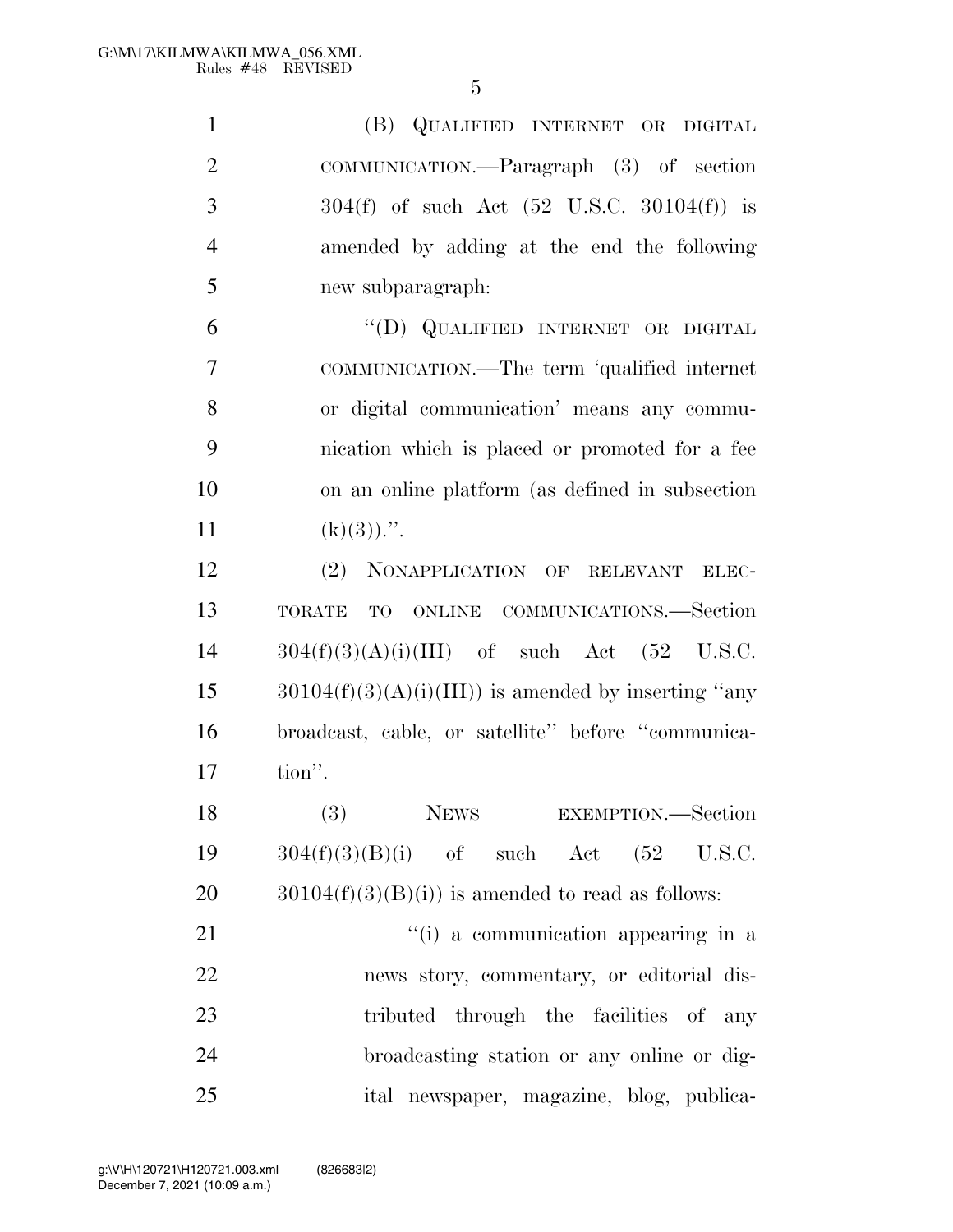| $\mathbf{1}$   | tion, or periodical, unless such broad-                    |
|----------------|------------------------------------------------------------|
| $\overline{2}$ | casting, online, or digital facilities are                 |
| 3              | owned or controlled by any political party,                |
| $\overline{4}$ | political committee, or candidate;".                       |
| 5              | (b) EFFECTIVE DATE.—The amendments made by                 |
| 6              | this section shall apply with respect to communications    |
| 7              | made on or after January 1, 2022.                          |
| 8              | SEC. 1506. APPLICATION OF DISCLAIMER STATEMENTS TO         |
| 9              | <b>ONLINE COMMUNICATIONS.</b>                              |
| 10             | (a) CLEAR AND CONSPICUOUS MANNER REQUIRE-                  |
| 11             | MENT.—Subsection (a) of section 318 of the Federal Elec-   |
| 12             | tion Campaign Act of 1971 (52 U.S.C. 30120(a)) is          |
| 13             | amended—                                                   |
| 14             | (1) by striking "shall clearly state" each place           |
| 15             | it appears in paragraphs $(1)$ , $(2)$ , and $(3)$ and in- |
| 16             | serting "shall state in a clear and conspicuous man-       |
| 17             | ner"; and                                                  |
| 18             | $(2)$ by adding at the end the following flush             |
| 19             | sentence: "For purposes of this section, a commu-          |
| 20             | nication does not make a statement in a clear and          |
| 21             | conspicuous manner if it is difficult to read or hear      |
| 22             | or if the placement is easily overlooked.".                |
| 23             | (b) SPECIAL RULES FOR QUALIFIED INTERNET OR                |
| 24             | DIGITAL COMMUNICATIONS.—                                   |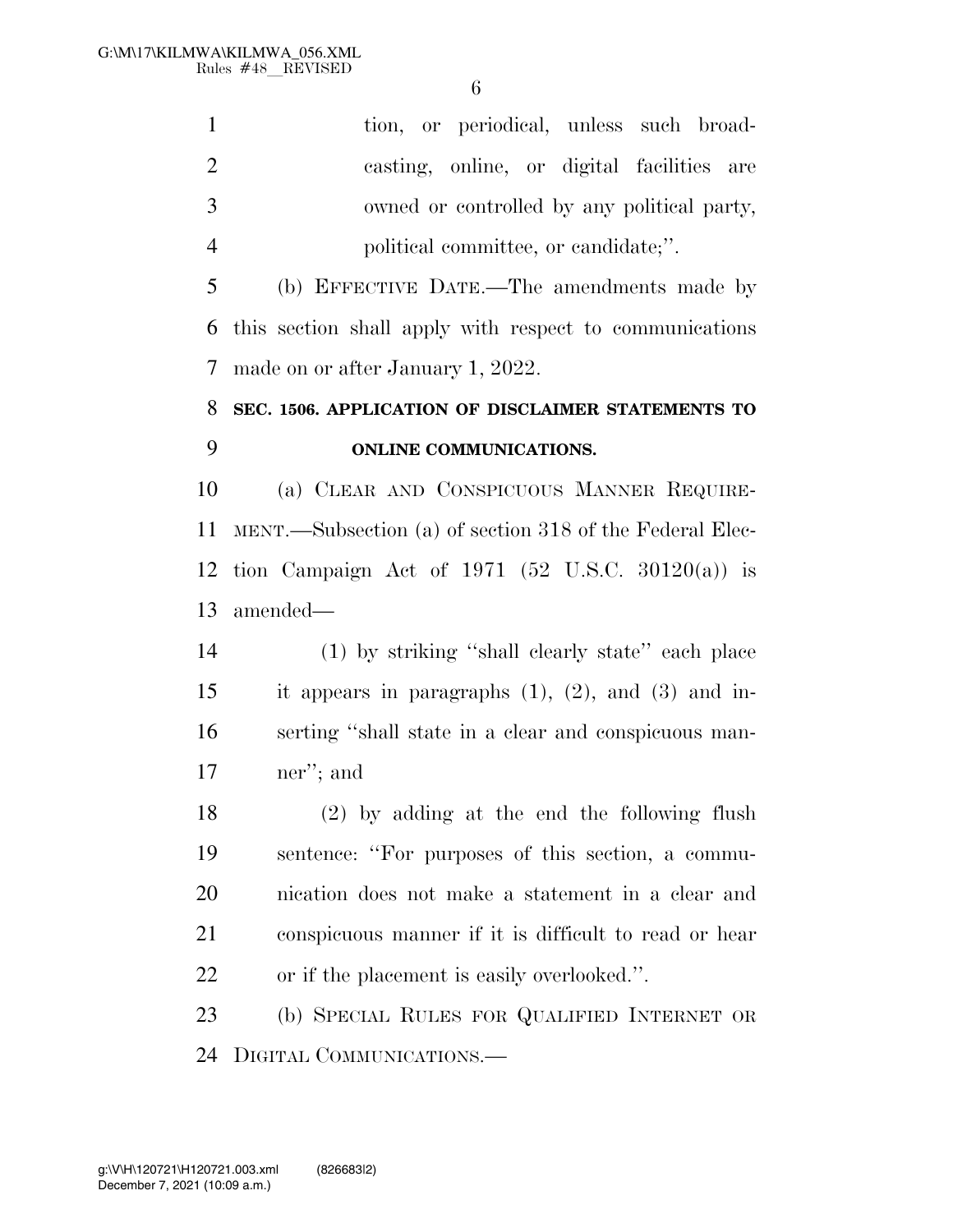| $\mathbf{1}$   | (1) IN GENERAL.—Section 318 of such Act $(52)$        |
|----------------|-------------------------------------------------------|
| $\overline{2}$ | U.S.C. 30120) is amended by adding at the end the     |
| 3              | following new subsection:                             |
| $\overline{4}$ | "(e) SPECIAL RULES FOR QUALIFIED INTERNET OR          |
| 5              | DIGITAL COMMUNICATIONS.                               |
| 6              | $\cdot$ (1) SPECIAL RULES WITH RESPECT TO STATE-      |
| 7              | MENTS.—In the case of any qualified internet or       |
| 8              | digital communication (as defined in section          |
| 9              | $304(f)(3)(D)$ which is disseminated through a me-    |
| 10             | dium in which the provision of all of the information |
| 11             | specified in this section is not possible, the commu- |
| 12             | nication shall, in a clear and conspicuous manner—    |
| 13             | $\lq\lq$ state the name of the person who             |
| 14             | paid for the communication; and                       |
| 15             | "(B) provide a means for the recipient of             |
| 16             | the communication to obtain the remainder of          |
| 17             | the information required under this section with      |
| 18             | minimal effort and without receiving or viewing       |
| 19             | any additional material other than such re-           |
| 20             | quired information.                                   |
| 21             | "(2) SAFE HARBOR FOR DETERMINING CLEAR                |
| 22             | AND CONSPICUOUS MANNER.—A statement in quali-         |
| 23             | fied internet or digital communication (as defined in |
| 24             | section $304(f)(3)(D)$ shall be considered to be made |

in a clear and conspicuous manner as provided in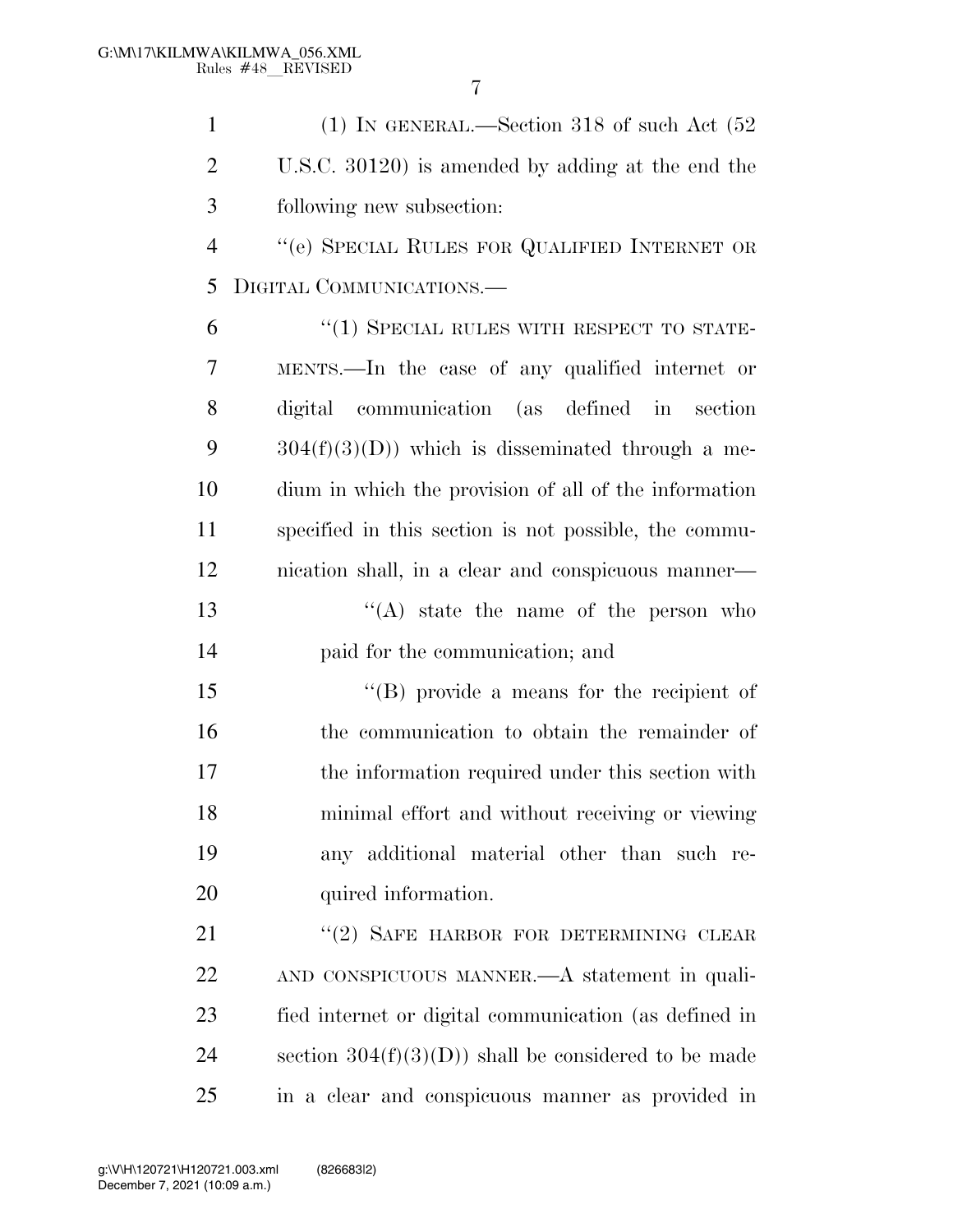| $\mathbf{1}$   | subsection (a) if the communication meets the fol- |
|----------------|----------------------------------------------------|
| $\overline{2}$ | lowing requirements:                               |
| 3              | "(A) TEXT OR GRAPHIC COMMUNICA-                    |
| $\overline{4}$ | TIONS.—In the case of a text or graphic com-       |
| 5              | munication, the statement—                         |
| 6              | "(i) appears in letters at least as large          |
| 7              | as the majority of the text in the commu-          |
| 8              | nication; and                                      |
| 9              | "(ii) meets the requirements of para-              |
| 10             | graphs $(2)$ and $(3)$ of subsection $(e)$ .       |
| 11             | "(B) AUDIO COMMUNICATIONS.—In the                  |
| 12             | case of an audio communication, the statement      |
| 13             | is spoken in a clearly audible and intelligible    |
| 14             | manner at the beginning or end of the commu-       |
| 15             | nication and lasts at least 3 seconds.             |
| 16             | "(C) VIDEO COMMUNICATIONS.—In<br>the               |
| 17             | case of a video communication which also in-       |
| 18             | cludes audio, the statement—                       |
| 19             | "(i) is included at either the beginning           |
| 20             | or the end of the communication; and               |
| 21             | $\lq\lq$ (ii) is made both in—                     |
| 22             | $\lq\lq$ (I) a written format that meets           |
| 23             | the requirements of subparagraph (A)               |
| 24             | and appears for at least 4 seconds;                |
| 25             | and                                                |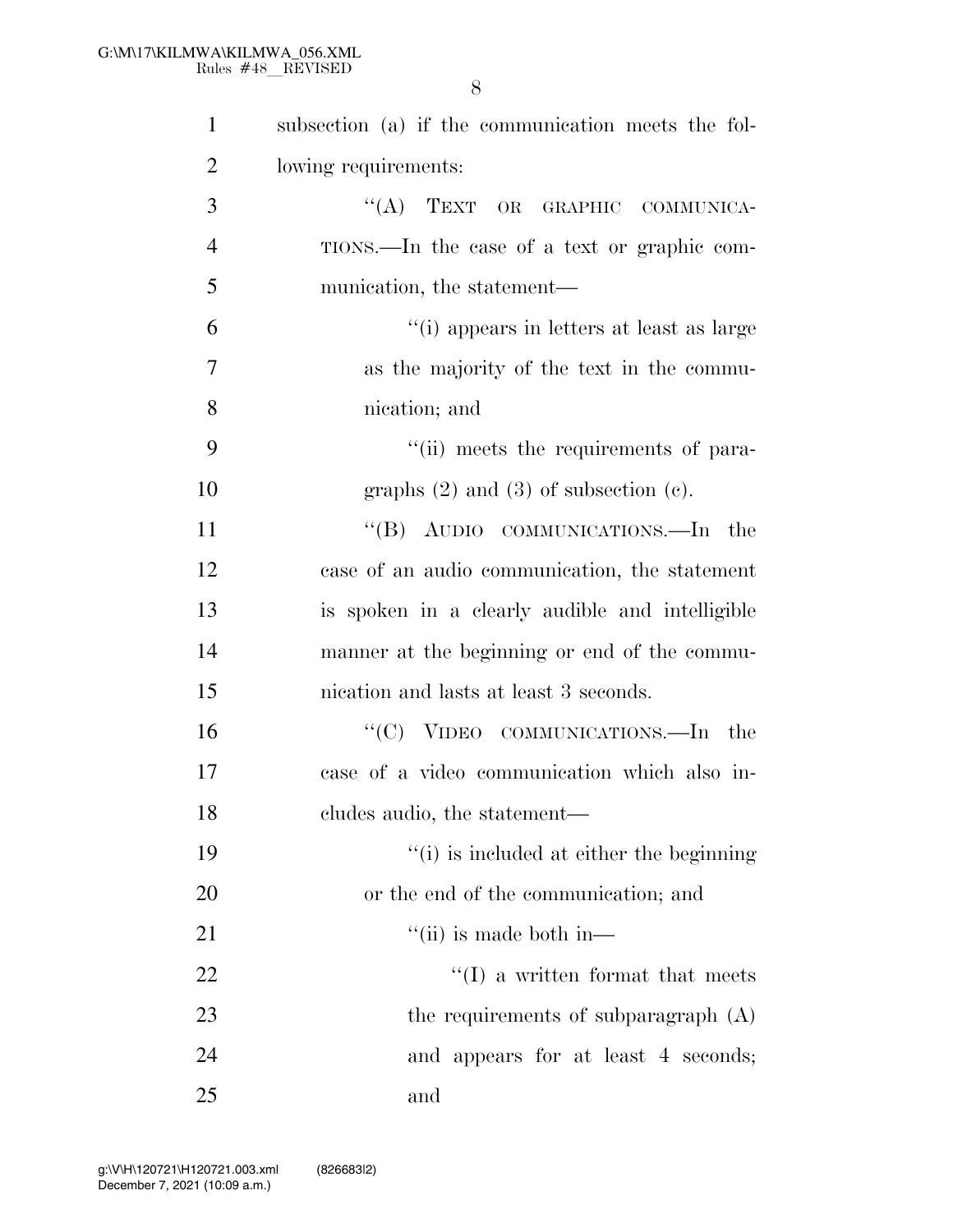| $\mathbf{1}$   | $\lq\lq$ (II) an audible format that                    |
|----------------|---------------------------------------------------------|
| $\overline{2}$ | meets the requirements of subpara-                      |
| 3              | $graph(B)$ .                                            |
| $\overline{4}$ | "(D) OTHER COMMUNICATIONS.—In the                       |
| 5              | case of any other type of communication, the            |
| 6              | statement is at least as clear and conspicuous          |
| 7              | as the statement specified in subparagraph $(A)$ ,      |
| 8              | $(B)$ , or $(C)$ .".                                    |
| 9              | (2) NONAPPLICATION OF CERTAIN EXCEP-                    |
| 10             | TIONS.—The exceptions provided in section               |
| 11             | $110.11(f)(1)(i)$ and (ii) of title 11, Code of Federal |
| 12             | Regulations, or any successor to such rules, shall      |
| 13             | have no application to qualified internet or digital    |
| 14             | communications (as defined in section $304(f)(3)(D)$    |
| 15             | of the Federal Election Campaign Act of 1971).          |
| 16             | (c) MODIFICATION OF ADDITIONAL REQUIREMENTS             |
| 17             | FOR CERTAIN COMMUNICATIONS.—Section 318(d) of such      |
|                | 18 Act $(52 \text{ U.S.C. } 30120(d))$ is amended—      |
| 19             | $(1)$ in paragraph $(1)(A)$ —                           |
| <b>20</b>      | $(A)$ by striking "which is transmitted                 |
| 21             | through radio" and inserting "which is in an            |
| <u>22</u>      | audio format"; and                                      |
| 23             | (B) by striking "BY RADIO" in the heading               |
| 24             | and inserting "AUDIO FORMAT";                           |
| 25             | $(2)$ in paragraph $(1)(B)$ —                           |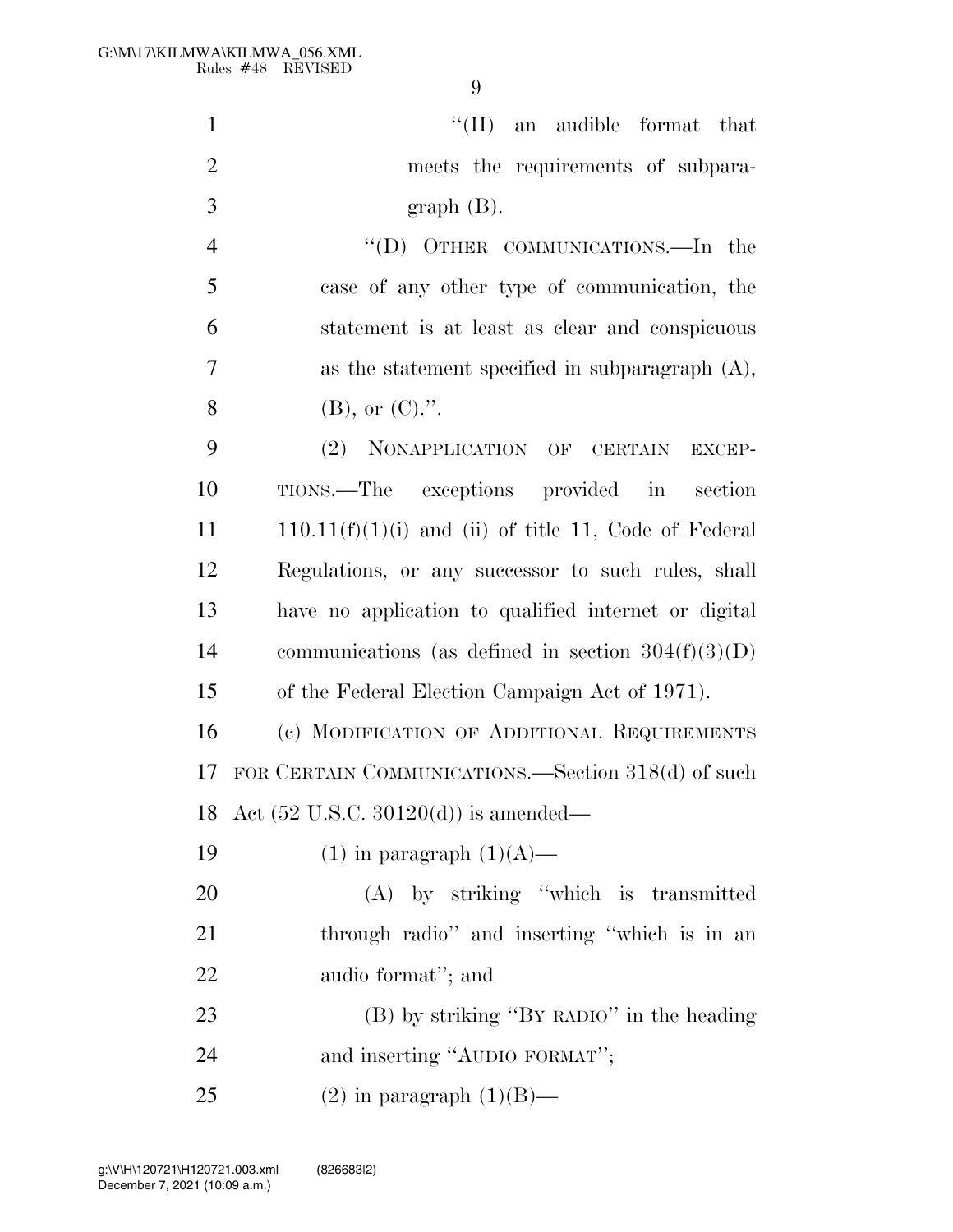| $\mathbf{1}$         | (A) by striking "which is transmitted                     |
|----------------------|-----------------------------------------------------------|
| $\overline{2}$       | through television" and inserting "which is in            |
| 3                    | video format"; and                                        |
| $\overline{4}$       | (B) by striking "BY TELEVISION" in the                    |
| 5                    | heading and inserting "VIDEO FORMAT"; and                 |
| 6                    | $(3)$ in paragraph $(2)$ —                                |
| 7                    | (A) by striking "transmitted through radio                |
| 8                    | or television" and inserting "made in audio or            |
| 9                    | video format"; and                                        |
| 10                   | (B) by striking "through television" in the               |
| 11                   | second sentence and inserting "in video for-              |
| 12                   | mat".                                                     |
|                      |                                                           |
| 13                   | SEC. 1507. POLITICAL RECORD REQUIREMENTS FOR ON-          |
|                      | LINE PLATFORMS.                                           |
|                      | (a) IN GENERAL.—Section 304 of the Federal Elec-          |
|                      | tion Campaign Act of 1971 (52 U.S.C. 30104), as amend-    |
| 14<br>15<br>16<br>17 | ed by section $1301(a)(1)$ , is further amended by adding |
|                      | at the end the following new subsection:                  |
| 18<br>19             | $``$ (k) DISCLOSURE OF CERTAIN ONLINE ADVERTISE-          |
|                      | MENTS.-                                                   |
| 20<br>21             | $``(1)$ IN GENERAL.—                                      |
| 22                   | "(A) REQUIREMENTS FOR ONLINE PLAT-                        |
| 23                   | FORMS.—An online platform shall maintain,                 |
| 24                   | and make available for online public inspection           |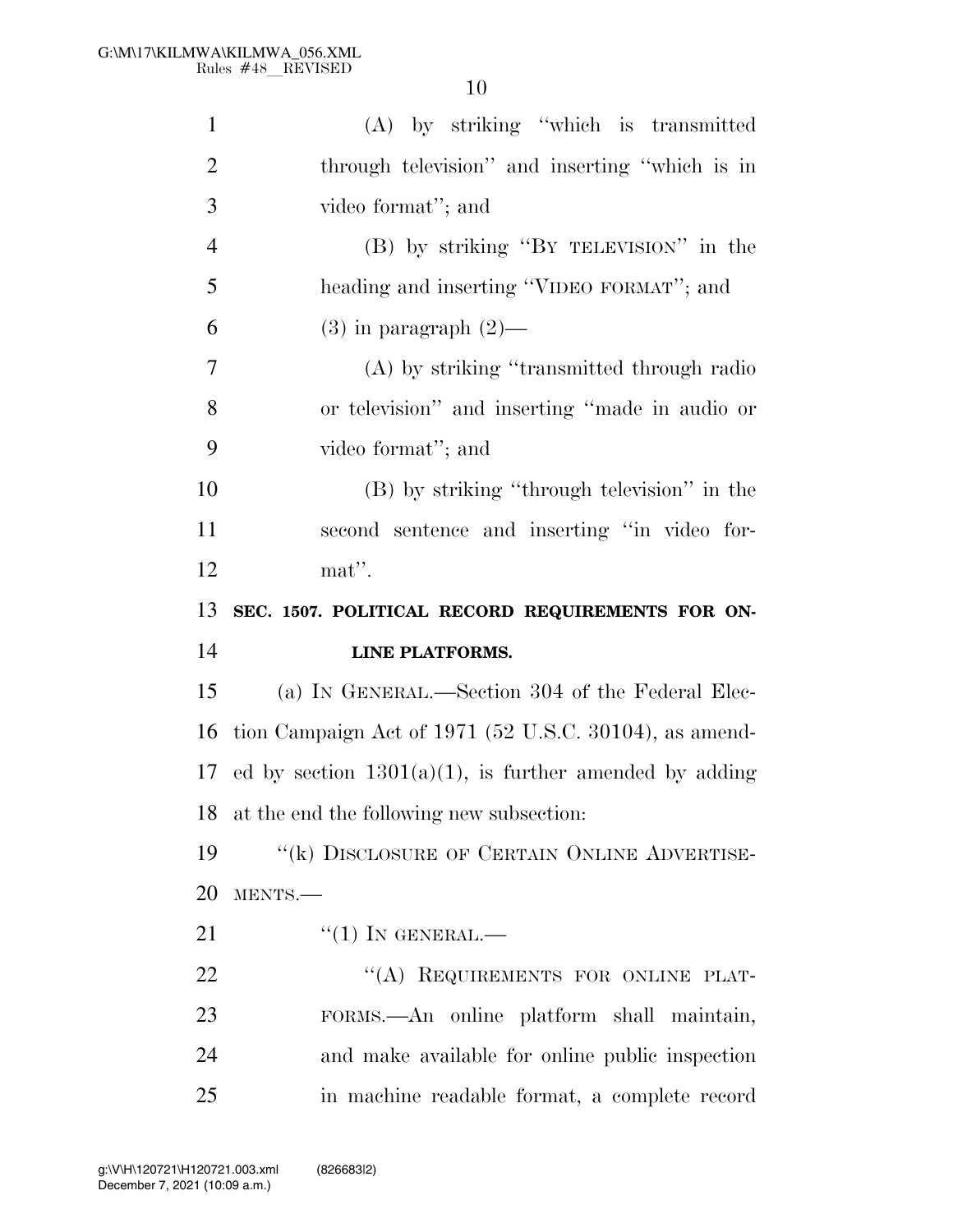| $\mathbf{1}$   | of any request to purchase on such online plat-   |
|----------------|---------------------------------------------------|
| $\overline{2}$ | form a qualified political advertisement which is |
| 3              | made by a person whose aggregate requests to      |
| 4              | purchase qualified political advertisements on    |
| 5              | such online platform during the calendar year     |
| 6              | exceeds \$500.                                    |
| 7              | $\lq\lq (B)$<br>REQUIREMENTS FOR<br>ADVER-        |
| 8              | TISERS.—Any person who requests to purchase       |
| 9              | a qualified political advertisement on an online  |
| 10             | platform shall provide the online platform with   |
| 11             | such information as is necessary for the online   |
| 12             | platform to comply with the requirements of       |
| 13             | subparagraph $(A)$ .                              |
| 14             | "(2) CONTENTS OF RECORD.—A record main-           |
| 15             | tained under paragraph $(1)(A)$ shall contain—    |
| 16             | "(A) a digital copy of the qualified political    |
| 17             | advertisement;                                    |
| 18             | $\lq\lq$ a description of the audience targeted   |
| 19             | by the advertisement, the number of views gen-    |
| 20             | erated from the advertisement, and the date       |
| 21             | and time that the advertisement is first dis-     |
| 22             | played and last displayed; and                    |
| 23             | $\lq\lq$ (C) information regarding—               |
| 24             | "(i) the average rate charged for the             |
| 25             | advertisement;                                    |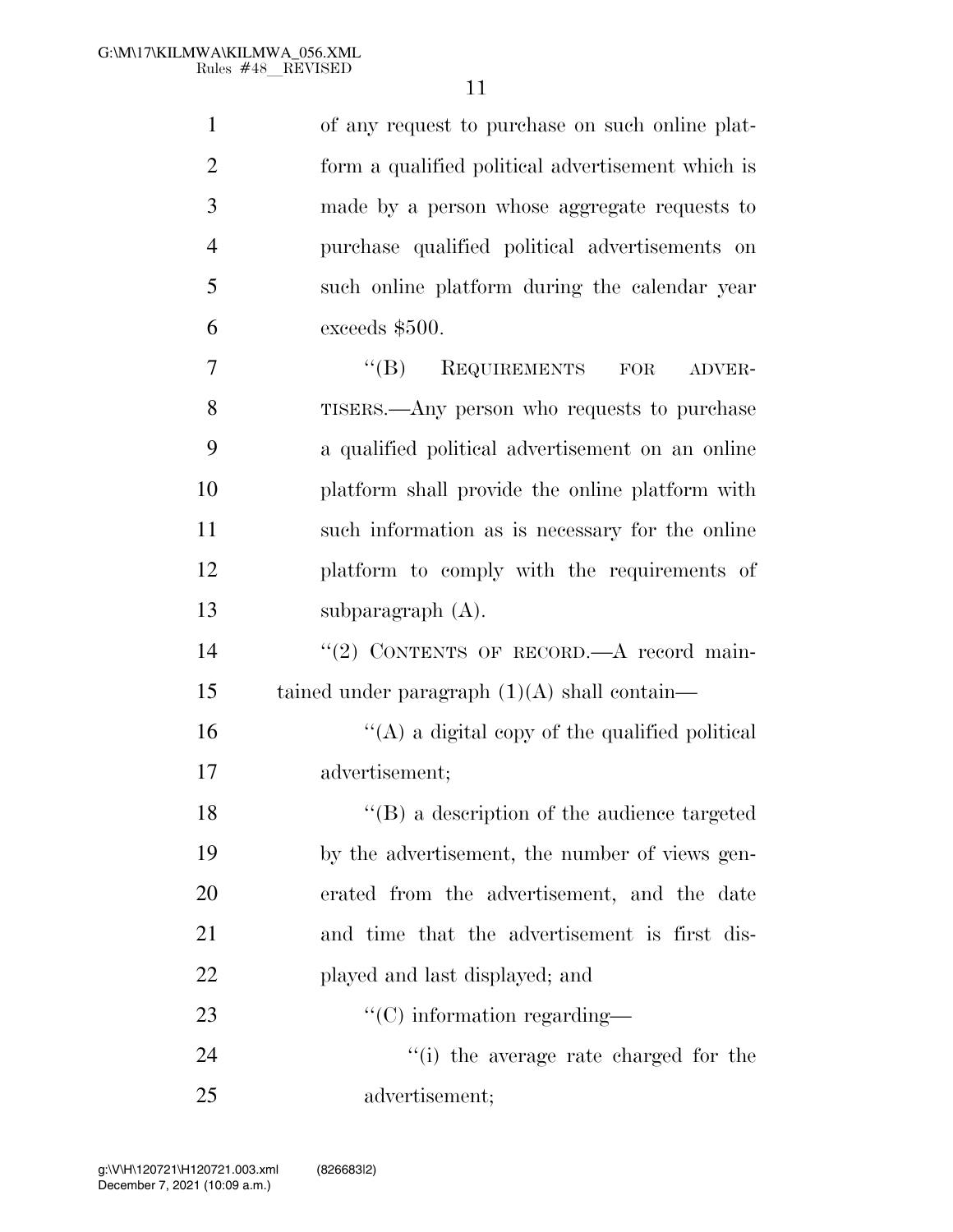| $\mathbf{1}$   | "(ii) the name of the candidate to           |
|----------------|----------------------------------------------|
| $\overline{2}$ | which the advertisement refers and the of-   |
| 3              | fice to which the candidate is seeking elec- |
| $\overline{4}$ | tion, the election to which the advertise-   |
| 5              | ment refers, or the national legislative     |
| 6              | issue to which the advertisement refers (as  |
| 7              | applicable);                                 |
| 8              | "(iii) in the case of a request made         |
| 9              | by, or on behalf of, a candidate, the name   |
| 10             | of the candidate, the authorized committee   |
| 11             | of the candidate, and the treasurer of such  |
| 12             | committee; and                               |
| 13             | "(iv) in the case of any request not         |
| 14             | described in clause (iii), the name of the   |
| 15             | person purchasing the advertisement, the     |
| 16             | name and address of a contact person for     |
| 17             | such person, and a list of the chief execu-  |
| 18             | tive officers or members of the executive    |
| 19             | committee or of the board of directors of    |
| 20             | such person, and, if the person purchasing   |
| 21             | the advertisement is acting as the agent of  |
| 22             | a foreign principal under the Foreign        |
| 23             | Agents Registration Act of 1938, as          |
| 24             | amended (22 U.S.C. 611 et seq.), a state-    |
| 25             | ment that the person is acting as the agent  |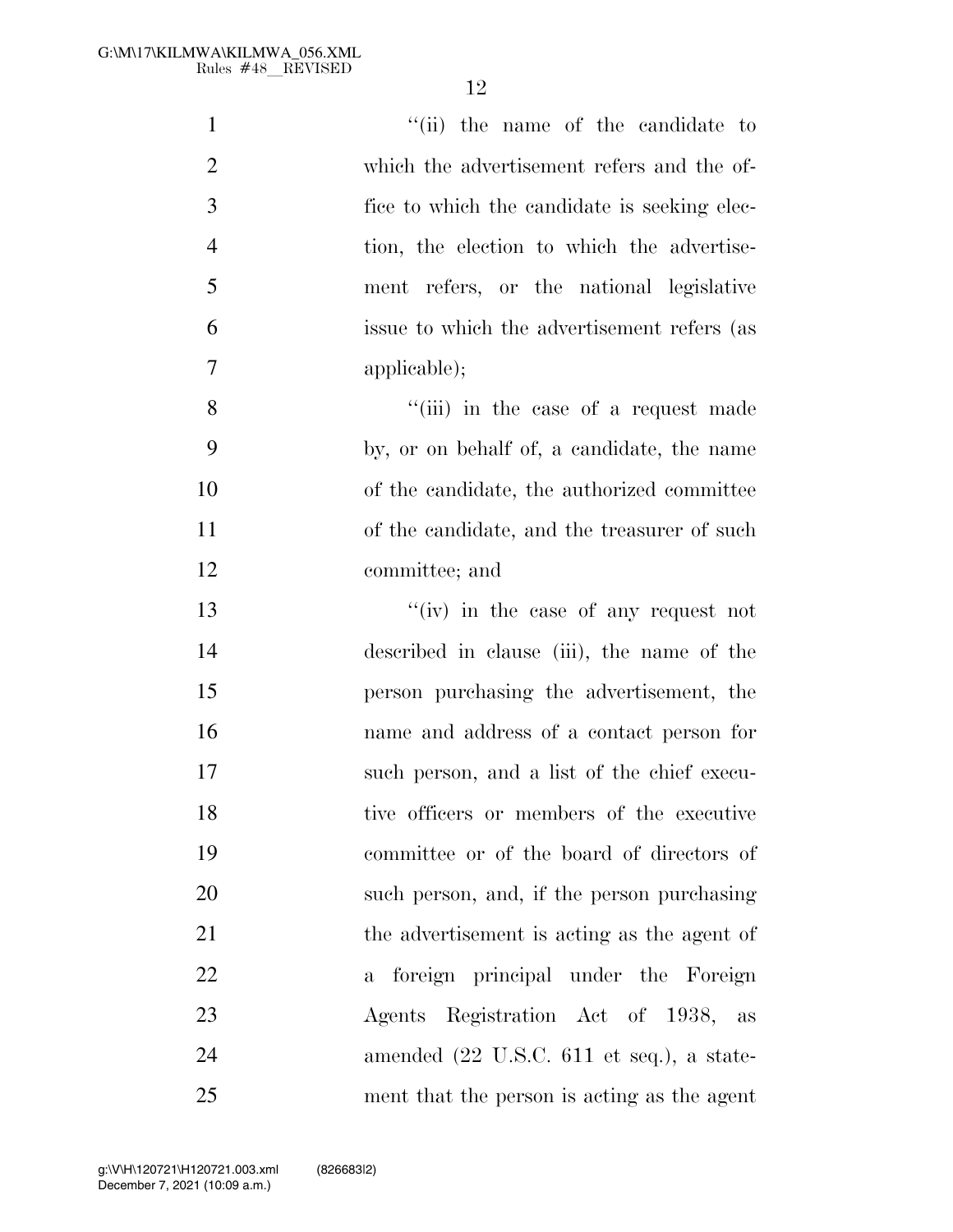of a foreign principal and the identification of the foreign principal involved. 3 "(3) ONLINE PLATFORM.—For purposes of this subsection, the term 'online platform' means any public-facing website, web application, or digital ap- plication (including a social network, ad network, or search engine) which— 8 ''(A) sells qualified political advertise- ments; and ''(B) has 50,000,000 or more unique monthly United States visitors or users for a majority of months during the preceding 12 months. **''(4) QUALIFIED POLITICAL ADVERTISEMENT.**  For purposes of this subsection, the term 'qualified political advertisement' means any advertisement (including search engine marketing, display adver- tisements, video advertisements, native advertise- ments, and sponsorships) that—  $((A)$  is made by or on behalf of a can- didate; or  $\text{``(B) communicates a message relating to}$ any political matter of national importance, in-

cluding—

25  $\qquad$  ''(i) a candidate;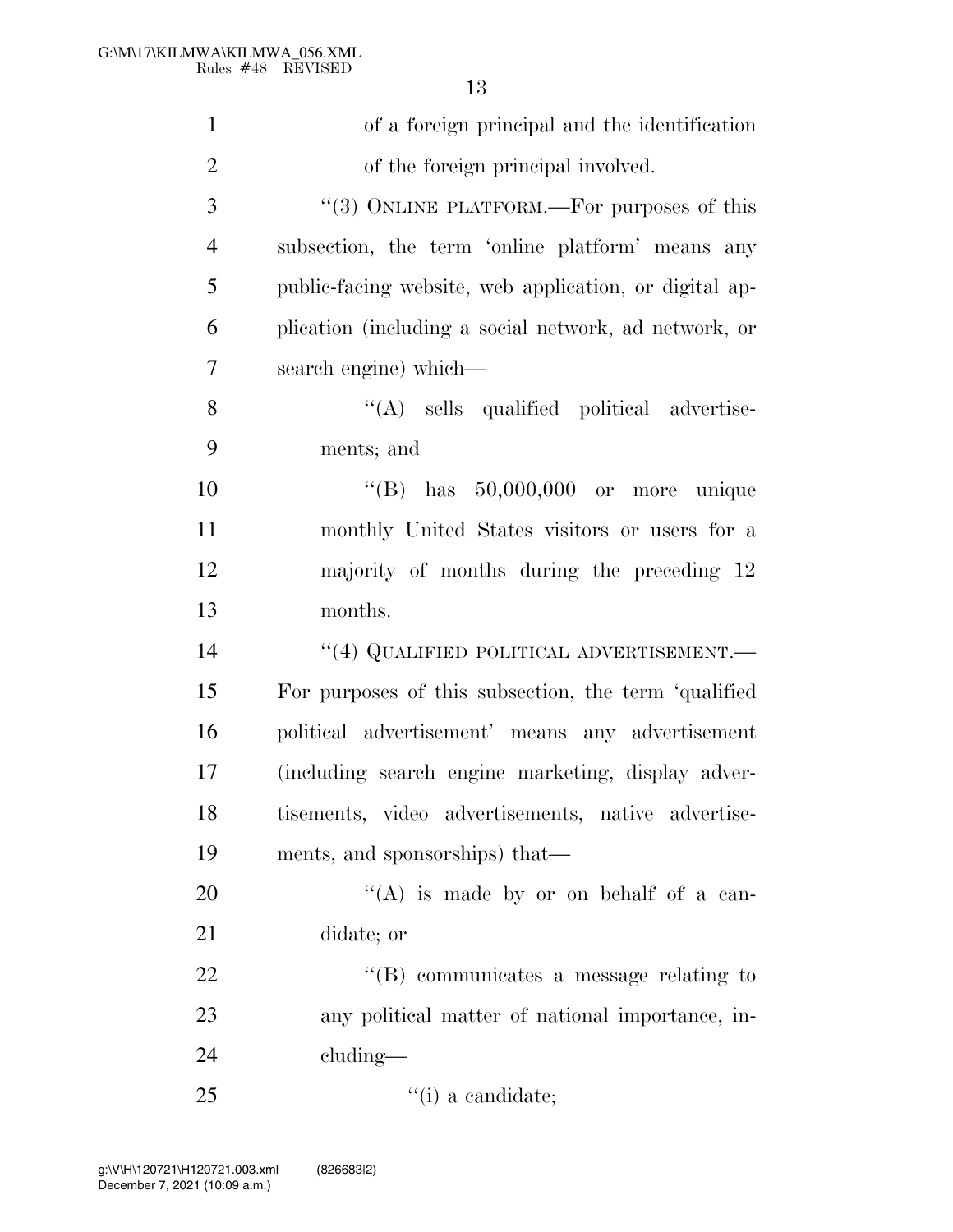''(ii) any election to Federal office; or 2  $\frac{1}{1}$  (iii) a national legislative issue of public importance.

4 "(5) TIME TO MAINTAIN FILE.—The informa- tion required under this subsection shall be made available as soon as possible and shall be retained by the online platform for a period of not less than 4 years.

9 "(6) SAFE HARBOR FOR PLATFORMS MAKING BEST EFFORTS TO IDENTIFY REQUESTS WHICH ARE SUBJECT TO RECORD MAINTENANCE REQUIRE- MENTS.—In accordance with rules established by the Commission, if an online platform shows that the platform used best efforts to determine whether or not a request to purchase a qualified political adver-16 tisement was subject to the requirements of this sub- section, the online platform shall not be considered to be in violation of such requirements.

19 "'(7) PENALTIES.—For penalties for failure by online platforms, and persons requesting to purchase a qualified political advertisement on online plat- forms, to comply with the requirements of this sub-section, see section 309.''.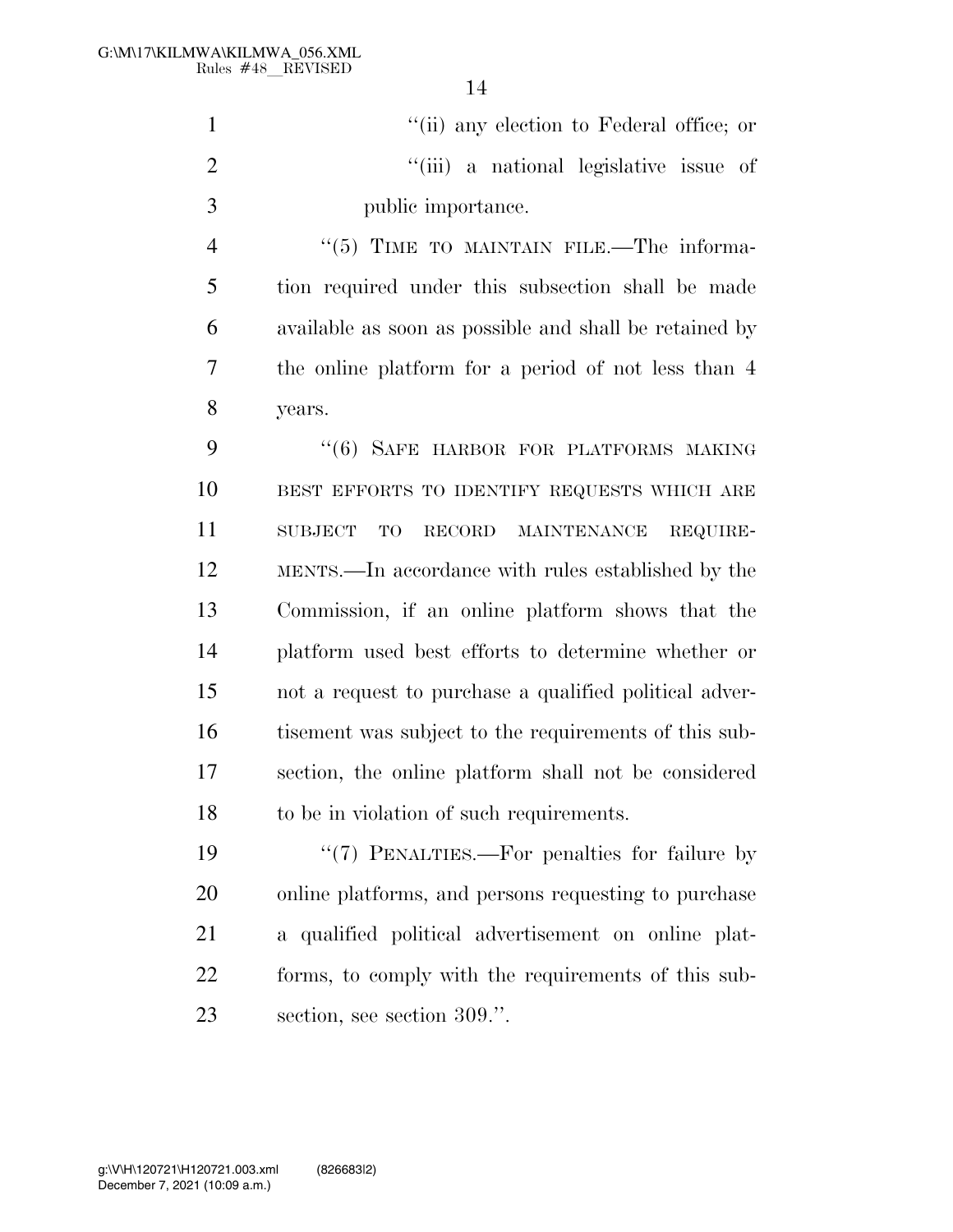(b) RULEMAKING.—Not later than 120 days after the date of the enactment of this Act, the Federal Election Commission shall establish rules—

 (1) requiring common data formats for the record required to be maintained under section 304(k) of the Federal Election Campaign Act of 1971 (as added by subsection (a)) so that all online platforms submit and maintain data online in a com- mon, machine-readable and publicly accessible for-mat;

 (2) establishing search interface requirements relating to such record, including searches by can-didate name, issue, purchaser, and date; and

 (3) establishing the criteria for the safe harbor exception provided under paragraph (6) of section  $16 \qquad 304(k)$  of such Act (as added by subsection (a)).

 (c) REPORTING.—Not later than 2 years after the date of the enactment of this Act, and biannually there- after, the Chairman of the Federal Election Commission shall submit a report to Congress on—

 (1) matters relating to compliance with and the enforcement of the requirements of section 304(k) of the Federal Election Campaign Act of 1971, as added by subsection (a);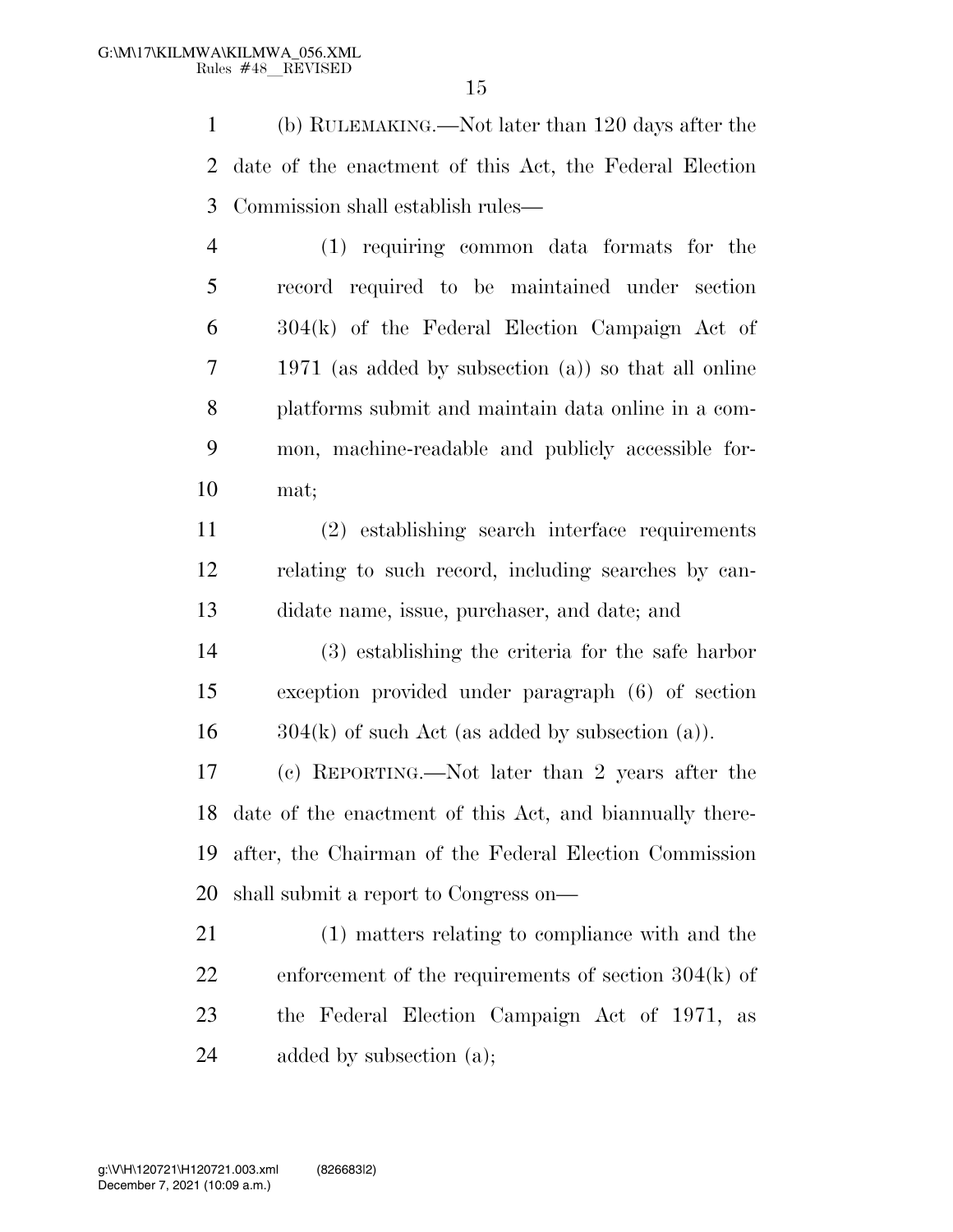(2) recommendations for any modifications to such section to assist in carrying out its purposes; and

 (3) identifying ways to bring transparency and accountability to political advertisements distributed online for free.

**SEC. 1508. PREVENTING CONTRIBUTIONS, EXPENDITURES,** 

 **INDEPENDENT EXPENDITURES, AND DIS- BURSEMENTS FOR ELECTIONEERING COM- MUNICATIONS BY FOREIGN NATIONALS IN THE FORM OF ONLINE ADVERTISING.** 

 Section 319 of the Federal Election Campaign Act of 1971 (52 U.S.C. 30121), as amended by section 1401(a), is further amended by adding at the end the fol-lowing new subsection:

 ''(d) RESPONSIBILITIES OF BROADCAST STATIONS, PROVIDERS OF CABLE AND SATELLITE TELEVISION, AND ONLINE PLATFORMS.—

 ''(1) RESPONSIBILITIES DESCRIBED.—Each tel- evision or radio broadcast station, provider of cable or satellite television, or online platform (as defined 22 in section  $304(k)(3)$  shall make reasonable efforts to ensure that communications described in section 318(a) and made available by such station, provider, or platform are not purchased by a foreign national,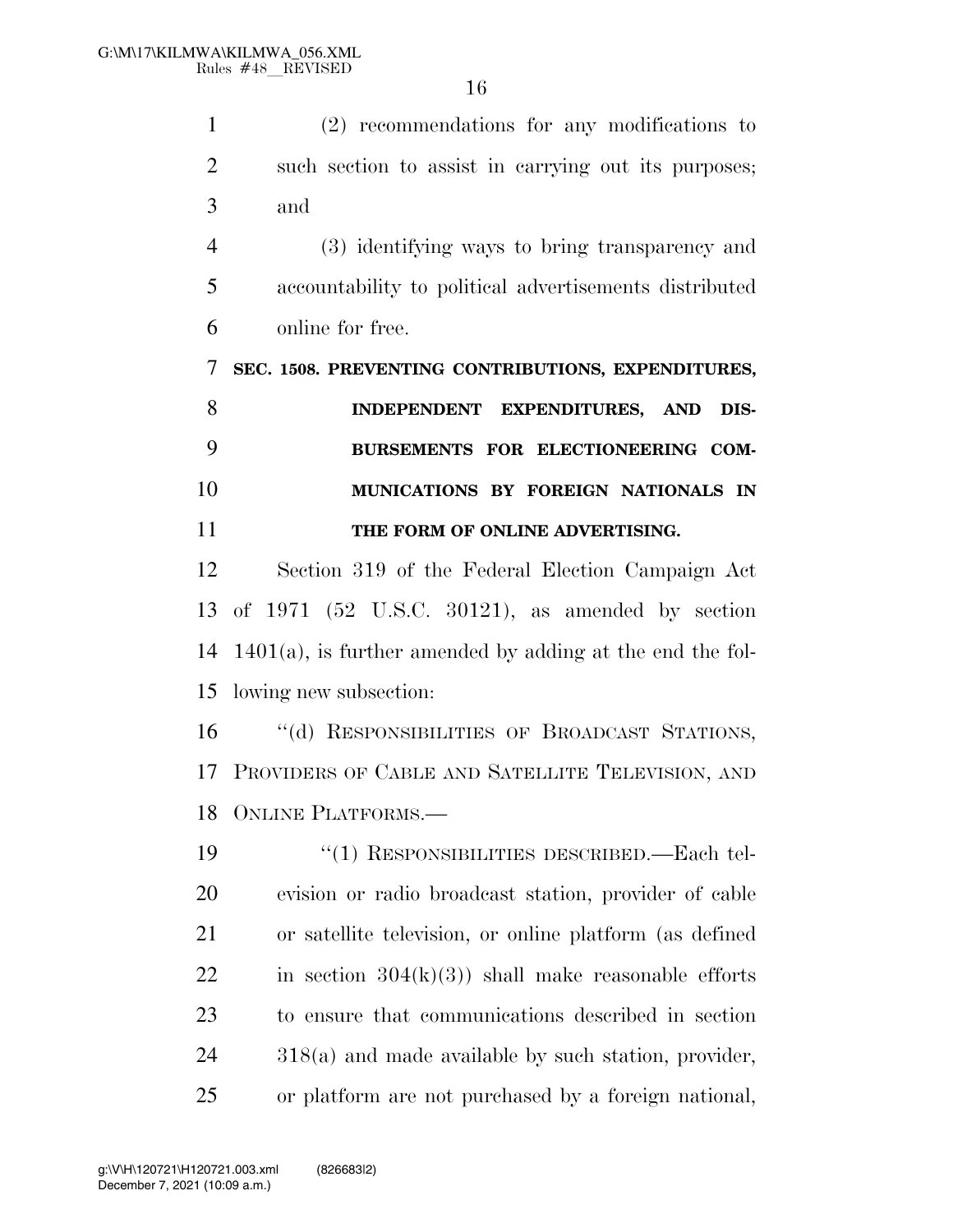directly or indirectly. For purposes of the previous sentence, a station, provider, or online platform shall not be considered to have made reasonable efforts under this paragraph in the case of the availability of a communication unless the station, provider, or online platform directly inquires from the individual or entity making such purchase whether the pur- chase is to be made by a foreign national, directly or indirectly.

10 "(2) SPECIAL RULES FOR DISBURSEMENT PAID WITH CREDIT CARD.—For purposes of paragraph (1), a television or radio broadcast station, provider of cable or satellite television, or online platform shall be considered to have made reasonable efforts under such paragraph in the case of a purchase of the availability of a communication which is made with a credit card if—

 $\langle (A)$  the individual or entity making such purchase is required, at the time of making such purchase, to disclose the credit verification 21 value of such credit card; and

 $\text{``(B)}$  the billing address associated with such credit card is located in the United States or, in the case of a purchase made by an indi-vidual who is a United States citizen living out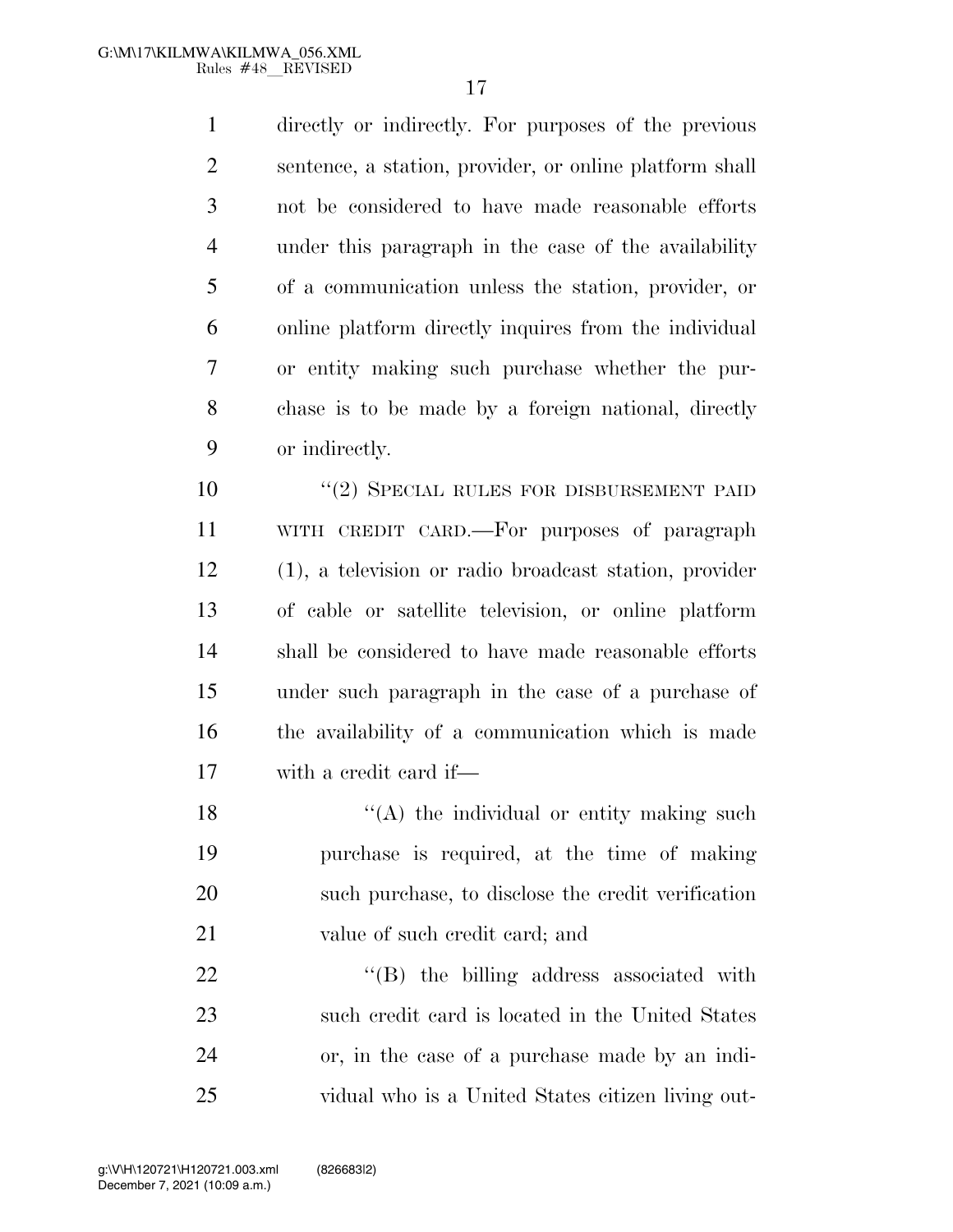side of the United States, the individual pro- vides the television or radio broadcast station, provider of cable or satellite television, or online platform with the United States mailing ad- dress the individual uses for voter registration purposes.''.

# **SEC. 1509. INDEPENDENT STUDY ON MEDIA LITERACY AND**

**ONLINE POLITICAL CONTENT CONSUMPTION.** 

 (a) INDEPENDENT STUDY.—Not later than 30 days after the date of enactment of this Act, the Federal Elec- tion Commission shall commission an independent study and report on media literacy with respect to online polit-ical content consumption among voting-age Americans.

 (b) ELEMENTS.—The study and report under sub-section (a) shall include the following:

 (1) An evaluation of media literacy skills, such as the ability to evaluate sources, synthesize multiple accounts into a coherent understanding of an issue, understand the context of communications, and re- sponsibly create and share information, among vot-21 ing-age Americans.

 (2) An analysis of the effects of media literacy education and particular media literacy skills on the ability to critically consume online political content, including political advertising.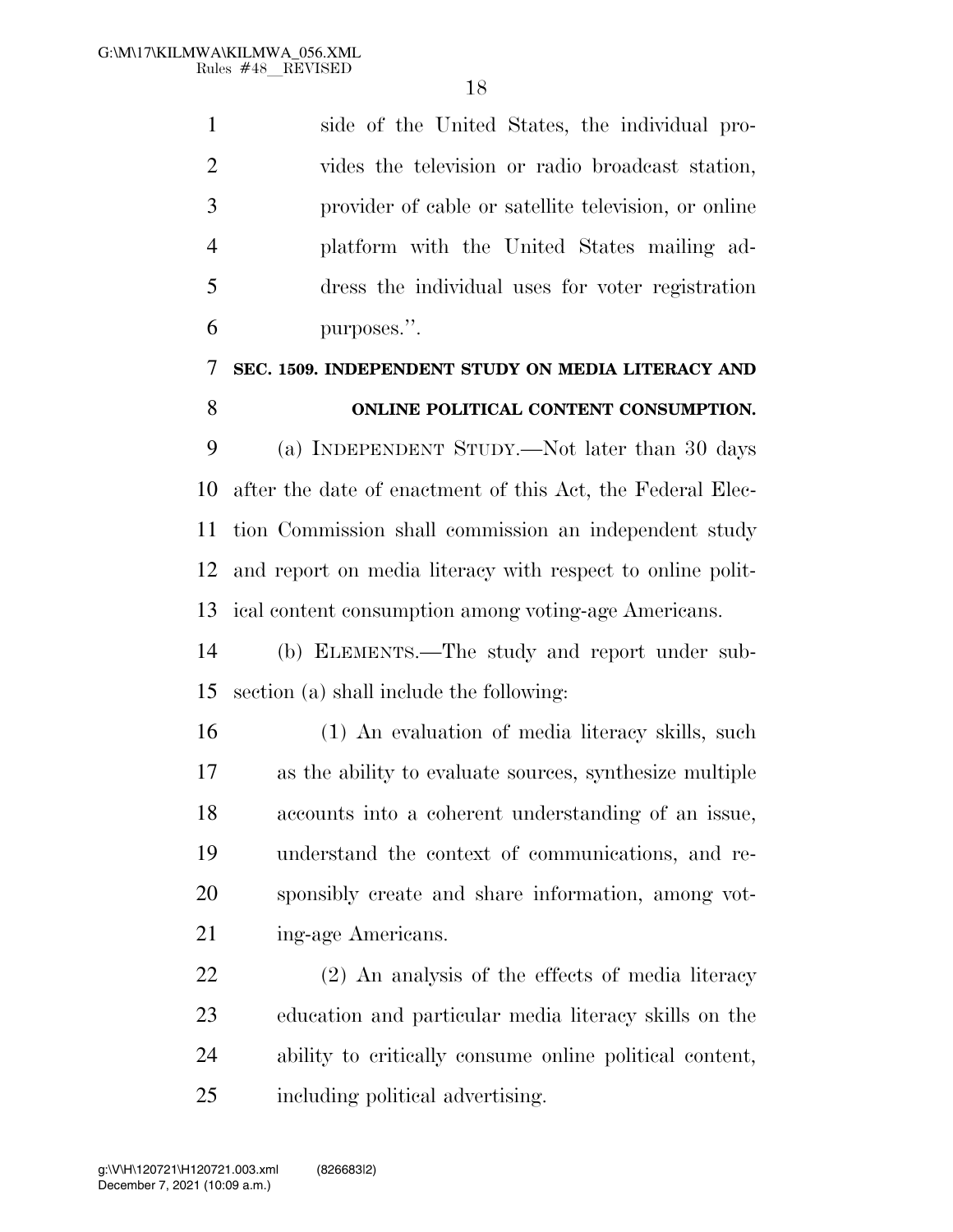(3) Recommendations for improving voting-age Americans' ability to critically consume online polit-ical content, including political advertising.

 (c) DEADLINE.—Not later than 270 days after the date of enactment of this Act, the entity conducting the study and report under subsection (a) shall submit the re-port to the Commission.

8 (d) SUBMISSION TO CONGRESS.—Not later than 30 days after receiving the report under subsection (c), the Commission shall submit the report to the Committee on House Administration of the House of Representatives and the Committee on Rules and Administration of the Senate, together with such comments on the report as the Commission considers appropriate.

 (e) DEFINITION OF MEDIA LITERACY.—The term ''media literacy'' means the ability to—

 (1) access relevant and accurate information through media;

 (2) critically analyze media content and the in-20 fluences of media;

 (3) evaluate the comprehensiveness, relevance, credibility, authority, and accuracy of information;

 (4) make educated decisions based on informa-tion obtained from media and digital sources;